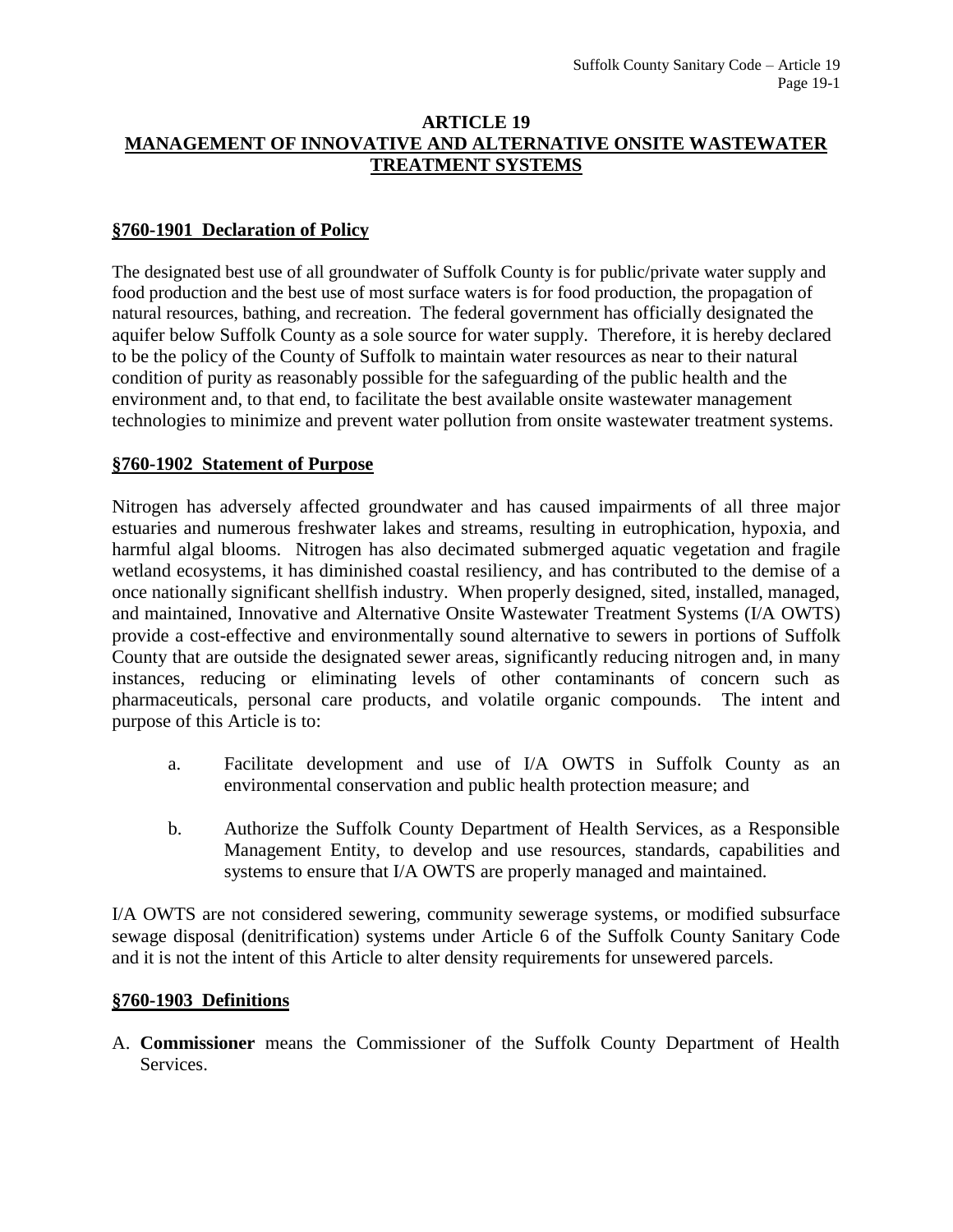- B. **Conventional Septic System or Conventional Onsite Wastewater Treatment System (OWTS)** means an onsite sanitary system consisting of a septic tank and any associated interconnecting piping, a leaching structure(s) and any associated interconnecting piping that does not have any active or mechanical means of treatment or any supplemental filtration components.
- C. **Department** means the Suffolk County Department of Health Services.
- D. **Innovative and Alternative Onsite Wastewater Treatment System(s) (I/A OWTS)** means onsite decentralized wastewater treatment system(s) that, at a minimum, is designed to reduce total nitrogen in treated effluent to 19 mg/l. An I/A OWTS can serve more than one parcel, but shall not be considered sewering, community sewerage systems, or modified subsurface sewage disposal (denitrification) by the Department under Article 6 of the Sanitary Code
- E. **I/A OWTS Management Program** means comprehensive oversight and activities that address issues critical to I/A OWTS including planning, education, maintenance, residuals management, training certification, licensing, inspections, monitoring, corrective action and enforcement, recordkeeping, inventorying, reporting, financial assistance, and funding.
- F. **Maintenance Provider** means a private entity hired by a Property Owner to provide operation and maintenance and contractual service of an I/A OWTS.
- G. **Management Information System** means any computer-based system capable of capturing, storing, analyzing, and displaying specifically referenced information.
- H. **Operation and Maintenance (O&M)** means the act of performing tasks specified by the Department and / or the manufacturer of the I/A OWTS including, but not limited to, cleaning, inspection, and adjustment of control settings to ensure proper operation of I/A OWTS and related components.
- I. **Operation and Maintenance Contract** means a signed contract between the Property Owner and the Maintenance Provider setting forth all required Operation and Maintenance procedures and monitoring schedules along with effective dates of the contract.
- J. **Property Owner(s)** means the holder(s) of the legal and/or equitable title to real property upon which such I/A OWTS is installed or proposed for installation.
- K. **Registration** means the approval process by which a Property Owner completes and submits routine documentation required by the Department so as to certify his/her/its ownership and use of an I/A OWTS.
- L. **Responsible Management Entity** means the Department, which shall administer and conduct a comprehensive set of activities and have the legal authority and technical capacity to ensure the long term operation, maintenance, and management of all I/A OWTS.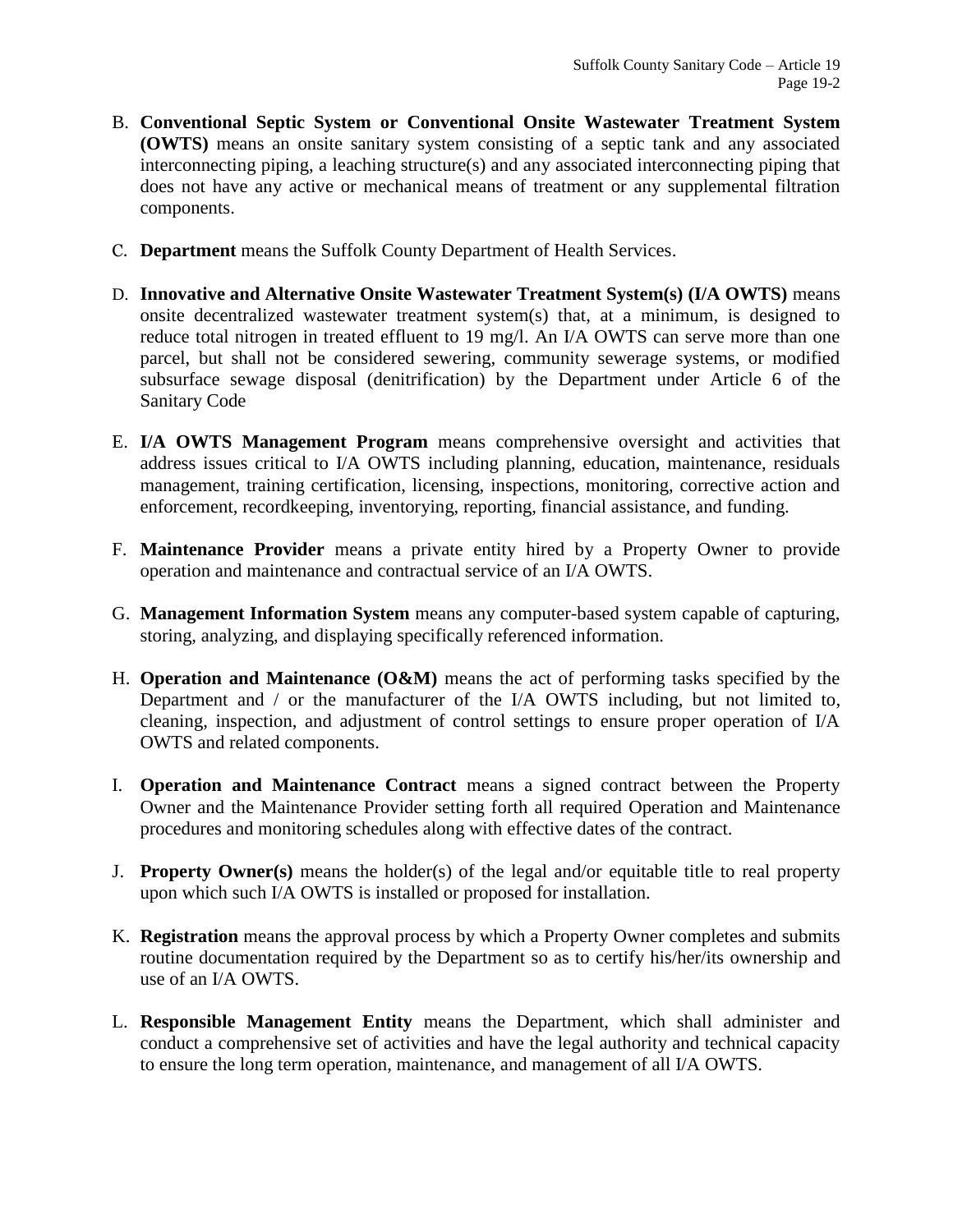#### **§760-1904 Powers and Responsibilities**

The Department, as a Responsible Management Entity, shall have the authority and responsibility to administer the following activities to ensure the long term operation, maintenance, and management of all I/A OWTS:

- A. The Department shall have the responsibility to administer and conduct the day to day operation of the I/A OWTS Management Program, including all technical and administrative requirements, in order to protect the public health and the environment.
- B. The Department shall oversee the installation, maintenance and operation of all I/A OWTS.
- C. In addition to any required approval issued under Article 5 and/or 6 of the Suffolk County Sanitary Code, the Department shall require Registration of I/A OWTS pursuant to this Article for installation and operation of all existing and future I/A OWTS.
- D. The Department shall receive and maintain information and reports as required by this Article.
- E. The Department shall have the authority to promulgate procedures, protocols and standards as necessary for the implementation of this Article, including, but not limited to, those standards referenced herein under Sections 760-1905 through 760-1907.
- F. The Department may inspect I/A OWTS and sample discharges as often as deemed necessary by the Department to determine compliance, upon reasonable notice to the Property Owner.
- G. The Department shall establish technical criteria for experimental, piloting, provisional, and general approval for the use of I/A OWTS technologies in Suffolk County.
- H. The Department shall maintain a list of approved I/A OWTS technologies in Suffolk County.
- I. The Department shall enforce this Article.

#### **§760-1905 I/A OWTS Registration Requirements**

- **A.** The Department shall require a registration procedure as a condition of its approval for installation and operation of an I/A OWTS in accordance with this Article and in addition to any applicable requirements in Articles 5 and 6 of the Suffolk County Sanitary Code. Registration shall provide a mechanism for the Department to manage Property Owner compliance with this Article.
- B. In order to register an I/A OWTS, the Property Owner shall submit a Registration form provided by the Department, together with any required documentation specified below, as well as any required approvals under Suffolk County Sanitary Code Articles 5 and/or 6, where applicable.
- C. In order to be eligible for Registration, the I/A OWTS technology must be approved for use by the Department pursuant to §760-1907(B) or (C) of this Article 19.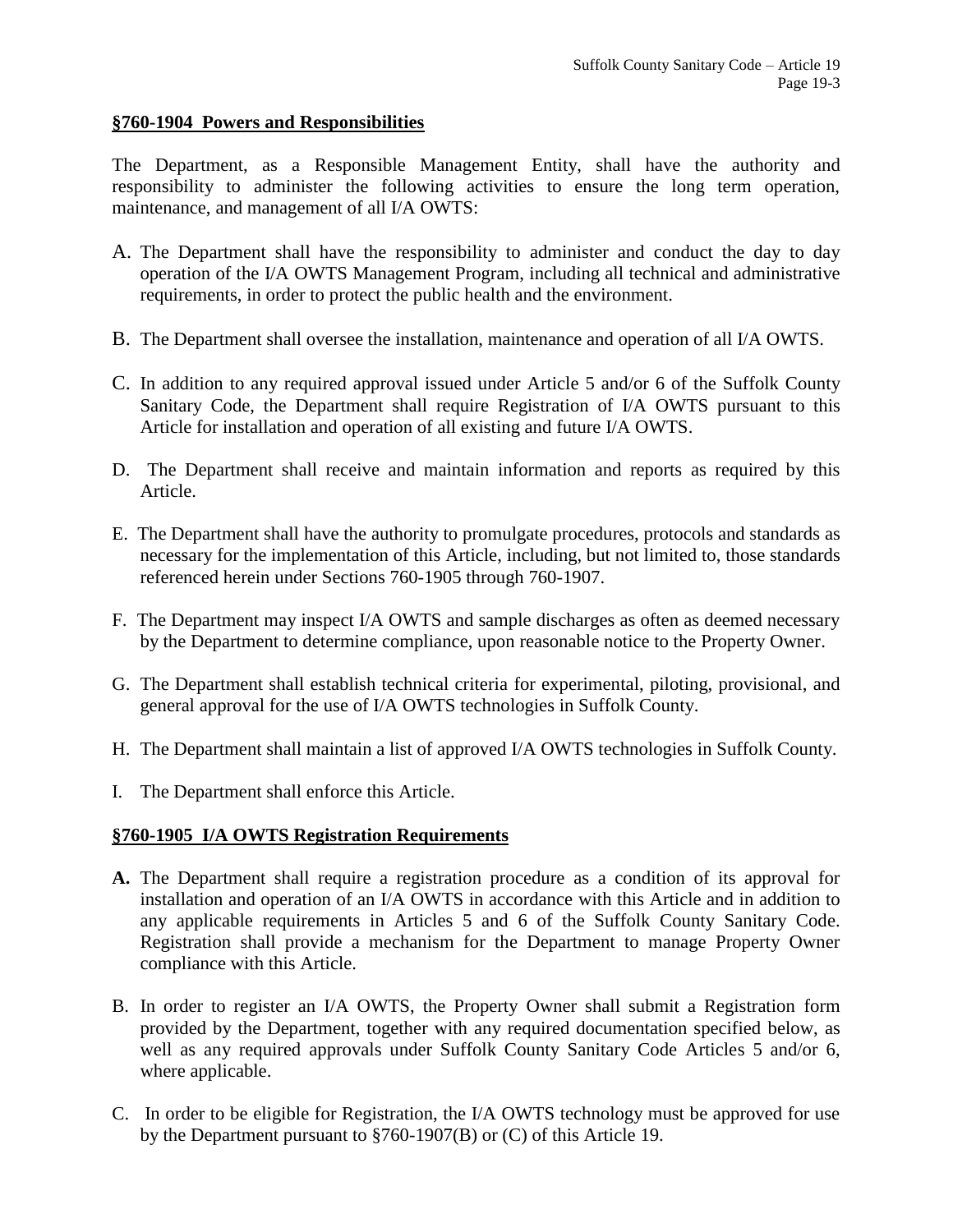- D. A fully executed Operation and Maintenance Contract between Maintenance Provider(s) and Property Owner(s) must be in place and submitted to the Department prior to receiving final approval of the Registration from the Department.
- E. Registration shall be deemed the equivalent of a permit as defined in Suffolk County Sanitary Code Article 3, except where Suffolk County Sanitary Code Article 3 is inconsistent with this Article 19. In the event of such inconsistency this Article 19 shall govern.
- F. The Department shall notify the Property Owner in writing whether or not the Registration has been approved.
- G. In addition to any applicable approval issued under Articles 5 and/or 6 of the Suffolk County Sanitary Code, the Department shall establish Registration requirements including, but not limited to, the following:
	- a. Property Owner information
	- b. Current, executed Operation and Maintenance Contract
	- c. Other requirements as determined by Department standards
- H. By completing the Registration process, the Property Owner shall agree to:
	- 1. Provide access to the Commissioner or his authorized representative to inspect and sample the I/A OWTS and its discharges upon reasonable notice for the purpose of determining compliance with this Article.
	- 2. Provide access to the Commissioner or his authorized representative, for inspection of all records required by this Article or the Department, upon reasonable notice to the Property Owner, for the purpose of determining compliance with the Article.
	- 3. Execute any documents required for release of required information to the Department when requested by a Maintenance Provider.
- I. Every Property Owner shall be responsible for compliance with the responsibilities specified in the Registration approval and this Article.
- J. Every Property Owner shall register new I/A OWTS prior to construction. Every Property Owner shall register all existing I/A OWTS with the Department within one year of the effective date of this Article.
- K. Upon the transfer by a Property Owner of real property upon which an I/A OWTS is installed or proposed to be installed, the transferor Property Owner shall notify the Department, in writing, of such transfer. Such notification shall take place no later than sixty (60) days after the property transfer.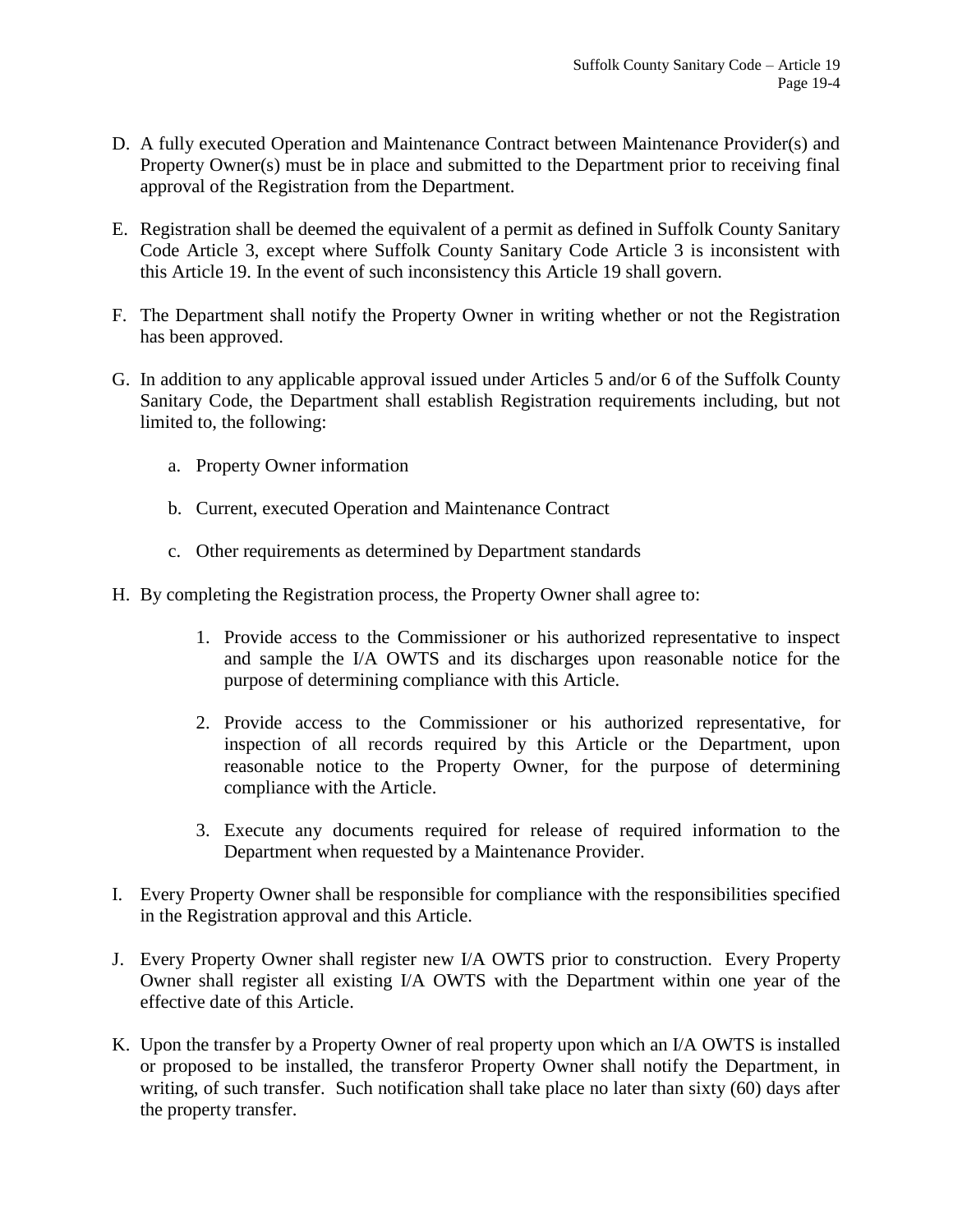- L. Upon the transfer by a Property Owner of real property upon which an I/A OWTS is installed or proposed to be installed, the successor Property Owner shall register the I/A OWTS no later than sixty (60) days after such property transfer.
- M. Every Property Owner shall reregister the I/A OWTS every 36 months after the initial Registration by such Property Owner.

### **§760-1906 Operation and Maintenance Requirements**

- A. Every Property Owner shall have an active Operation and Maintenance Contract with a company that has a current Liquid Waste License pursuant to Chapter 563 Article VII (Septic Industry Businesses) and Endorsement K (Innovative and Alternative Treatment System Service Provider Endorsement) through the Suffolk County Department of Labor, Licensing and Consumer Affairs, pursuant to Suffolk County Code § 563-79(II) (K). The Department of Labor, Licensing, and Consumer Affairs maintains a list of licensed I/A OWTS Maintenance Providers.
- B. The Property Owner shall notify the Department in writing within thirty (30) days in the event there is a change in Maintenance Provider.
- C. Maintenance Providers shall notify the Department in writing within thirty (30) days when an Operation and Maintenance Contract is not renewed or is canceled.
- D. The Property Owner is responsible for implementing all necessary repairs and maintenance for a properly functioning I/A OWTS.
- E. An I/A OWTS shall meet all applicable requirements and standards including, but not limited to, the requirements of this Article and Suffolk County Sanitary Code Articles 5 and 6. In addition, an I/A OWTS shall meet any applicable New York State requirements.
- F. It is the Property Owner's responsibility to provide sufficient access to I/A OWTS components for O&M.
- G. At a minimum, annual O&M shall be required for all I/A OWTS. O&M shall be conducted in accordance with standards, protocols and procedures established by the Department.
- H. Maintenance Providers shall report all O&M and emergency I/A OWTS service to the Department. Maintenance Providers shall maintain said records for inspection by the Commissioner or his designee for at least five (5) years after the date of the event or occurrence.
- I. Maintenance Providers are responsible for following best management practices as specified in the standards promulgated by the Department.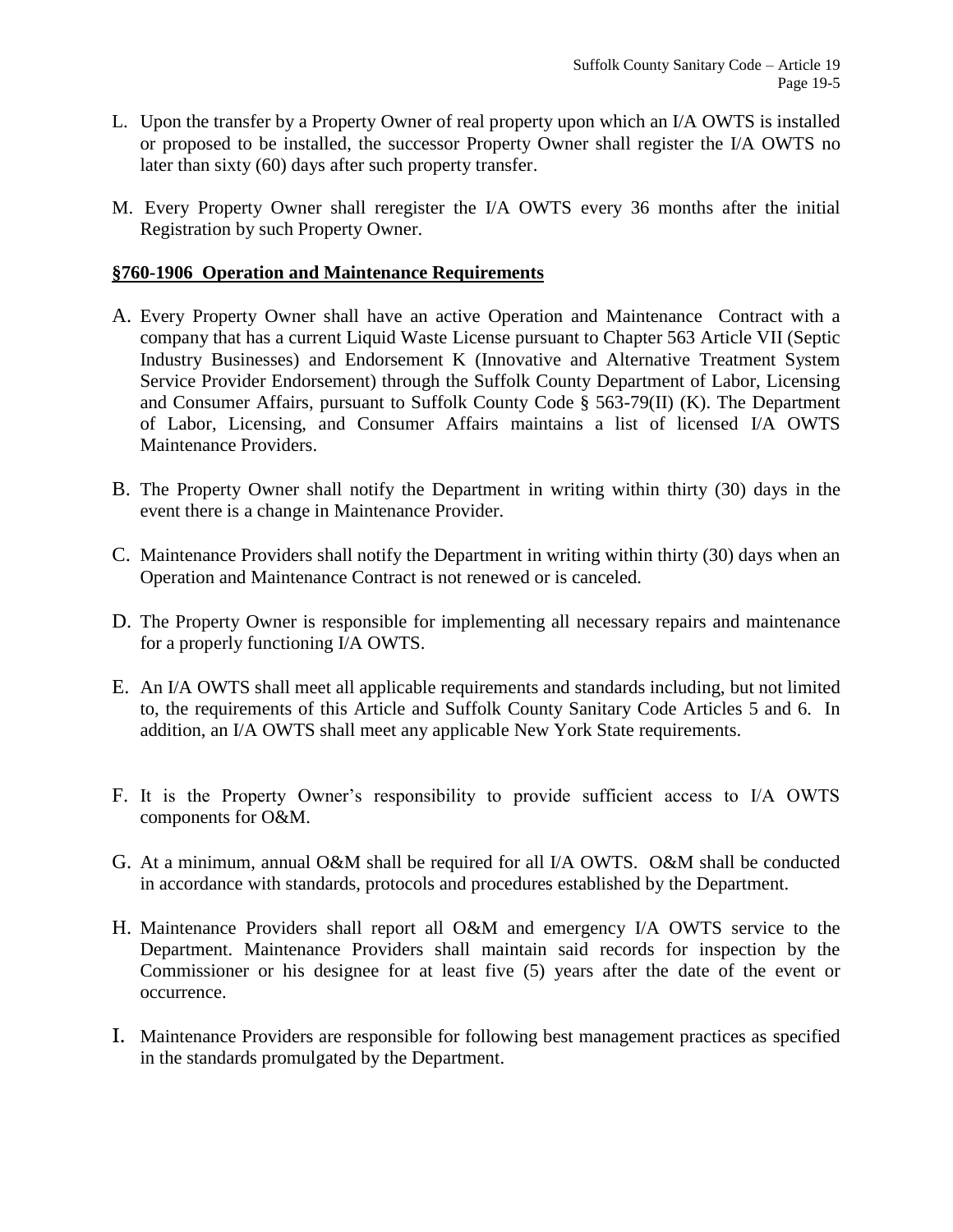#### **§760-1907 Verification, Approval, Performance and Sampling Requirements**

A. The Department shall promulgate standards setting performance parameters and requirements for the frequency of sampling I/A OWTS.

### B. Approval of Verified/Validated I/A OWTS Technologies by the Department

1. I/A OWTS technologies proposed for approval in Suffolk County which meet the existing performance verification and effluent standards in §760-1907(D) of this Article 19 and additional Department standards, if any, shall first undergo a pilot test phase overseen by the Department. The Department shall determine if the pilot test phase is successful in accordance with its standards. If successful, this pilot phase shall be followed by a provisional approval period which shall be overseen by the Department. Satisfactory compliance with the provisional approval requirements set forth in the Department standards shall be determined by the Department. If the Department determines there is satisfactory compliance with the provisional approval requirements, the Department shall grant general use approval. General use approval may be maintained so long as all Department standards and testing requirements are satisfactorily met, as determined by the Department.

2. The Department shall promulgate standards, testing protocols and procedures for piloting, provisional, and general use approval of I/A OWTS. The Department will promulgate standards to verify that I/A OWTS are engineered to provide a sound biological, chemical, or physical nitrogen removal process.

#### C. Experimental I/A OWTS Technologies

I/A OWTS technologies proposed for approval in Suffolk County, which are designed to meet the total effluent performance standards in §760-1907(D) of this Article 19, but which do not meet established verification/validation standards, as promulgated by the Department pursuant to §760-1907(B) of this Article 19, may be tested as Experimental I/A OWTS Technologies with the approval of the Department. Experimental I/A OWTS Technologies shall undergo additional testing and meet requirements, protocols, procedures and standards established by the Department in order to become eligible for piloting, provisional and general use approval. The Department shall determine if an Experimental I/A OWTS Technology is approved to enter the piloting phase.

# D. Effluent Standards for I/A OWTS

- 1. I/A OWTS shall achieve greater reductions in biological oxygen demand and total suspended solids than that of a OWTS, in addition to meeting other applicable standards of the Department or the State for protection of public health.
- 2. I/A OWTS shall meet maximum treated effluent concentrations for total nitrogen (TN) of nineteen (19) mg/L. The Department shall establish standards and methods for evaluating the performance of I/A OWTS in meeting this effluent standard at each stage of the approval process.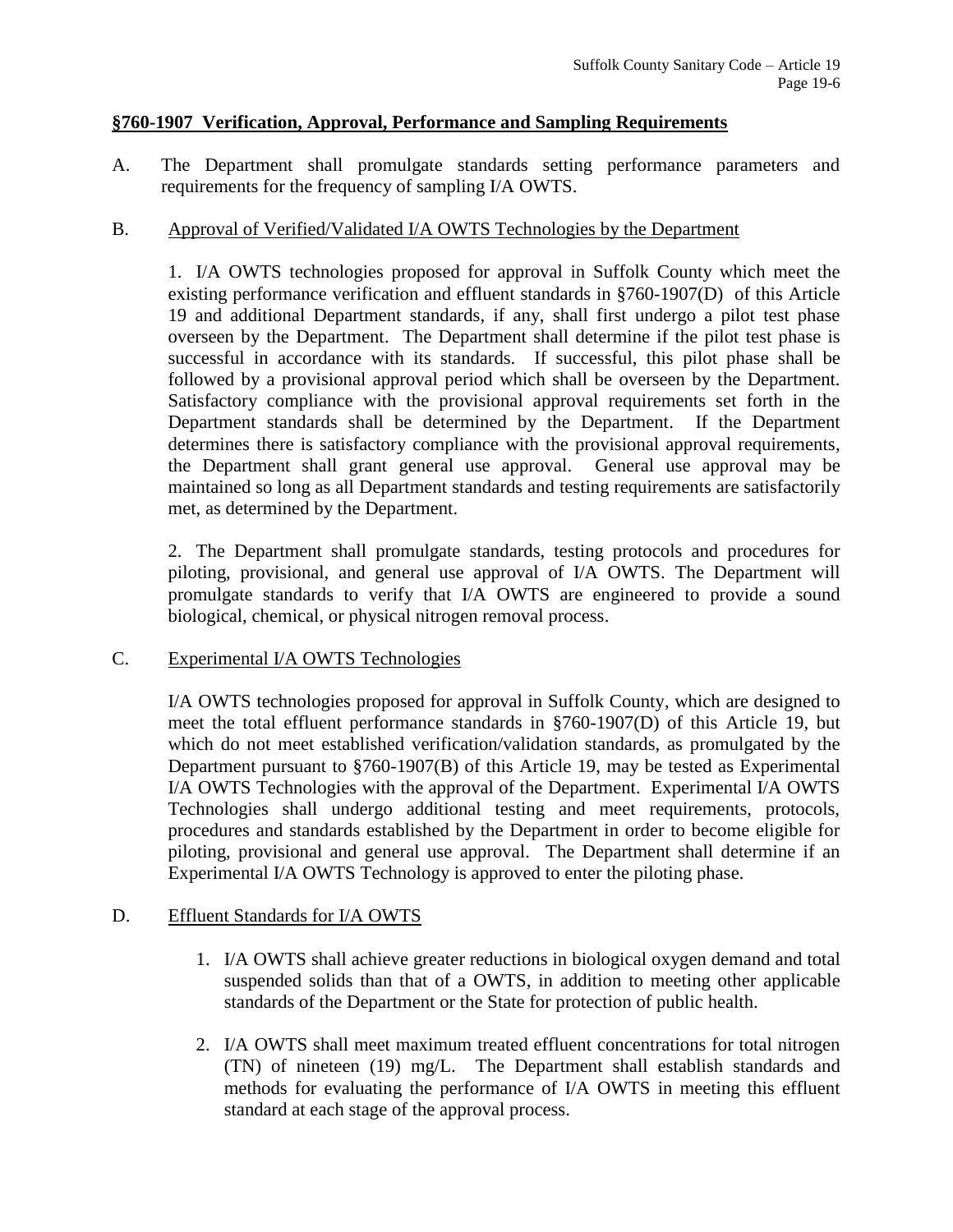### E. Annual Review of Technologies

- 1. The Department shall establish procedures for the periodic evaluation of new I/A OWTS technologies to ensure that performance verification standards represent the best available technologies. This evaluation shall occur, at a minimum, on an annual basis, and more frequently if advances in technology so warrant.
- 2. Based on such evaluations, the Commissioner may recommend amendments to the requirements for I/A OWTS in this Article 19 (such as TN limitations) to the Suffolk County Board of Health, to be adopted by an amendment to this Article 19.

# **§760-1908 Relationship to Article 6 of the Suffolk County Sanitary Code**

Nothing in this article shall affect the operation of Article 6 of the Suffolk County Sanitary Code. I/A OWTS shall be considered individual sewerage systems under Article 6 of the Suffolk County Sanitary Code, and shall not be considered sewering, community sewerage systems, or modified subsurface sewage disposal (denitrification) systems by the Department under Article 6.

# **§760-1909 Reporting and Record Keeping**

- A. The Department shall be responsible for maintaining a Management Information System which, at a minimum shall track the approval and registration information, inspection, sampling, and O&M of all approved I/A OWTS.
- B. It shall be unlawful, under Section 760-1906 of this Article, for a Maintenance Provider to fail to comply with any reporting or record-keeping requirements in this Article or associated standards, and these obligations shall be enforceable under Section760-1910.

# **§760-1910 Enforcement**

- A. The Department, acting as a Responsible Management Entity of I/A OWTS, shall enforce this Article and shall utilize the enforcement procedures established in Article 2 of the Suffolk County Sanitary Code entitled: "The Department of Health Services Administration and Enforcement."
- B. In addition to existing penalties and remedies for noncompliance as provided for in the Suffolk County Sanitary Code, after notice and the opportunity for a hearing for a Property Owner under Suffolk County Sanitary Code Article 2, the Commissioner may order the Property Owner to conduct or arrange for additional sampling, maintenance, inspections, and/or monitoring based on previous inspection and/or performance monitoring results.

# **§760-1911 Variances and Waivers**

Upon recommendation of the Suffolk County Board of Review, the Commissioner, in his or her discretion may grant or deny a variance or waiver from the specific sections of this Article after an application requesting such relief is made and supporting evidence has been presented to the